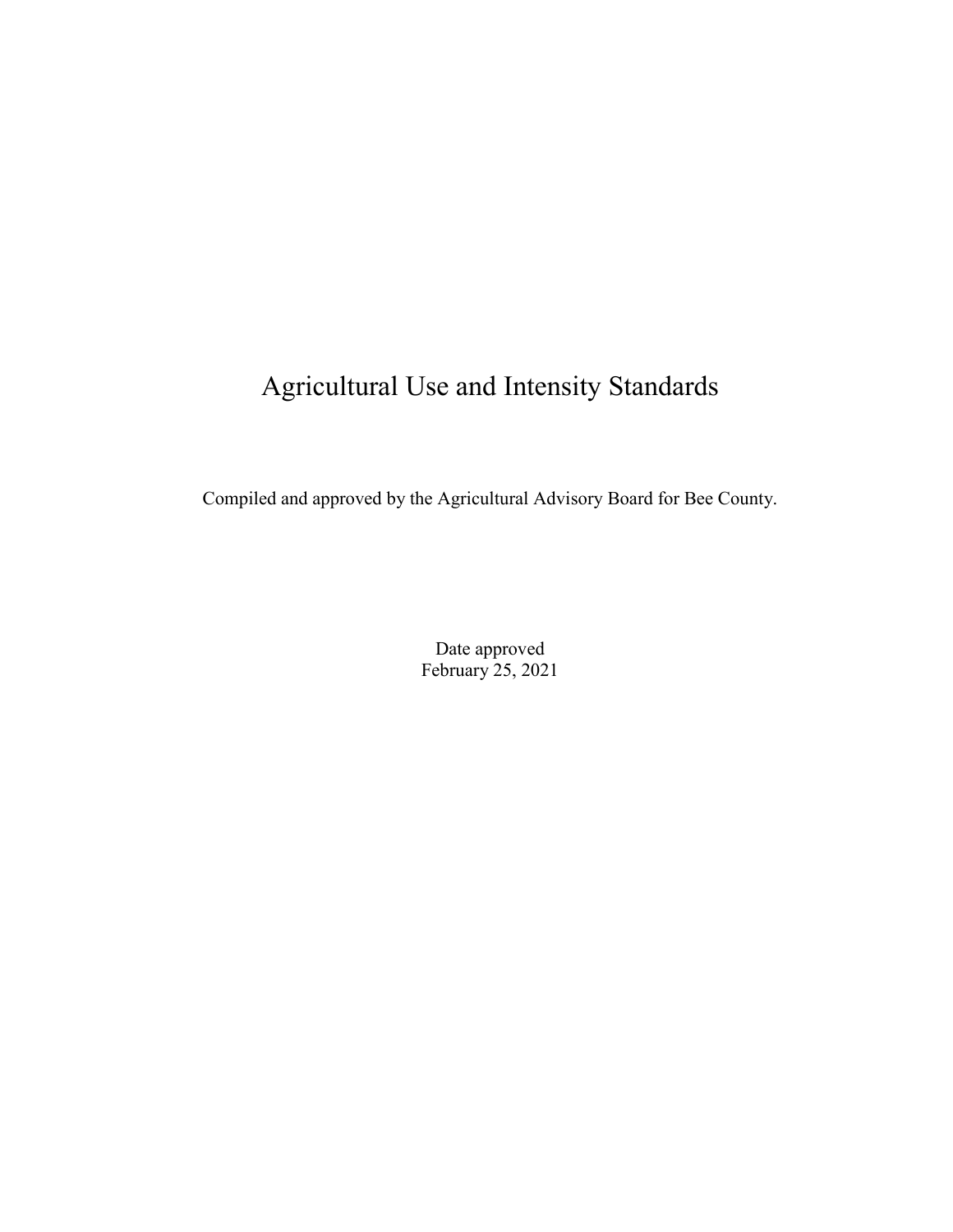## **Agricultural Use and Intensity Standards**

*Table of Contents:*

Introduction

Application

Qualification of land

Test

Land Test

Herd Size Test

Current Use Test

Intensity of Use Test

Time Period Test

Types of Agricultural Operations

Cow and Calf Operations

Stocker and Feeder Calf Operations

Sheep Operations

Goat Operations

Horse Operations

Exotic Animal Operations

Wildlife Management Operation

Cropland Operations

Improved Pasture

Orchard and Vineyard Operations

Truck Farming Operations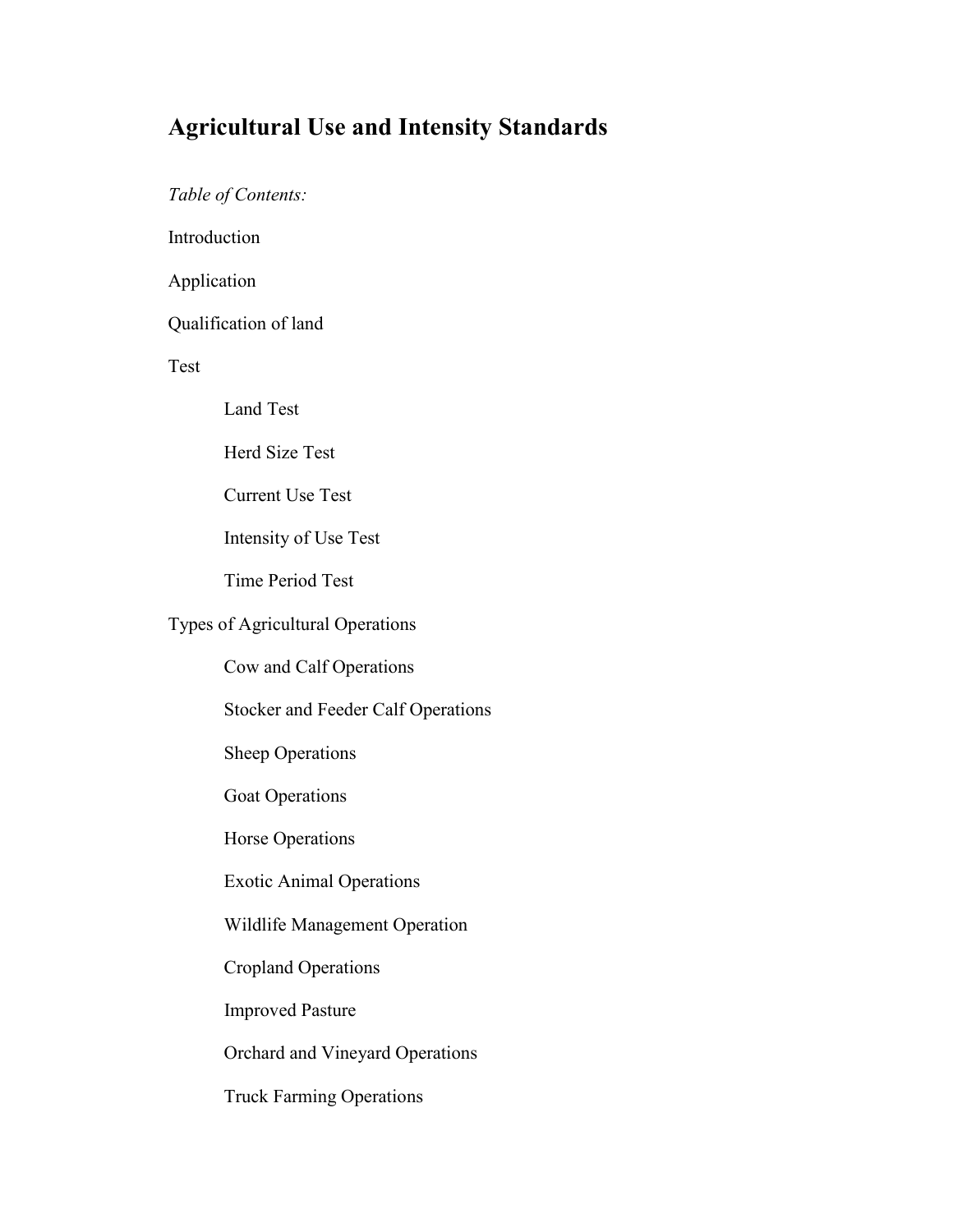Beekeeping

Free-Range Poultry

Governmental Programs

1-d-1 Rollback Penalty

Animal Unit Equivalency Chart

TX. Prop. Tax Guidelines for Qualification of Ag. land in Wildlife Management Use.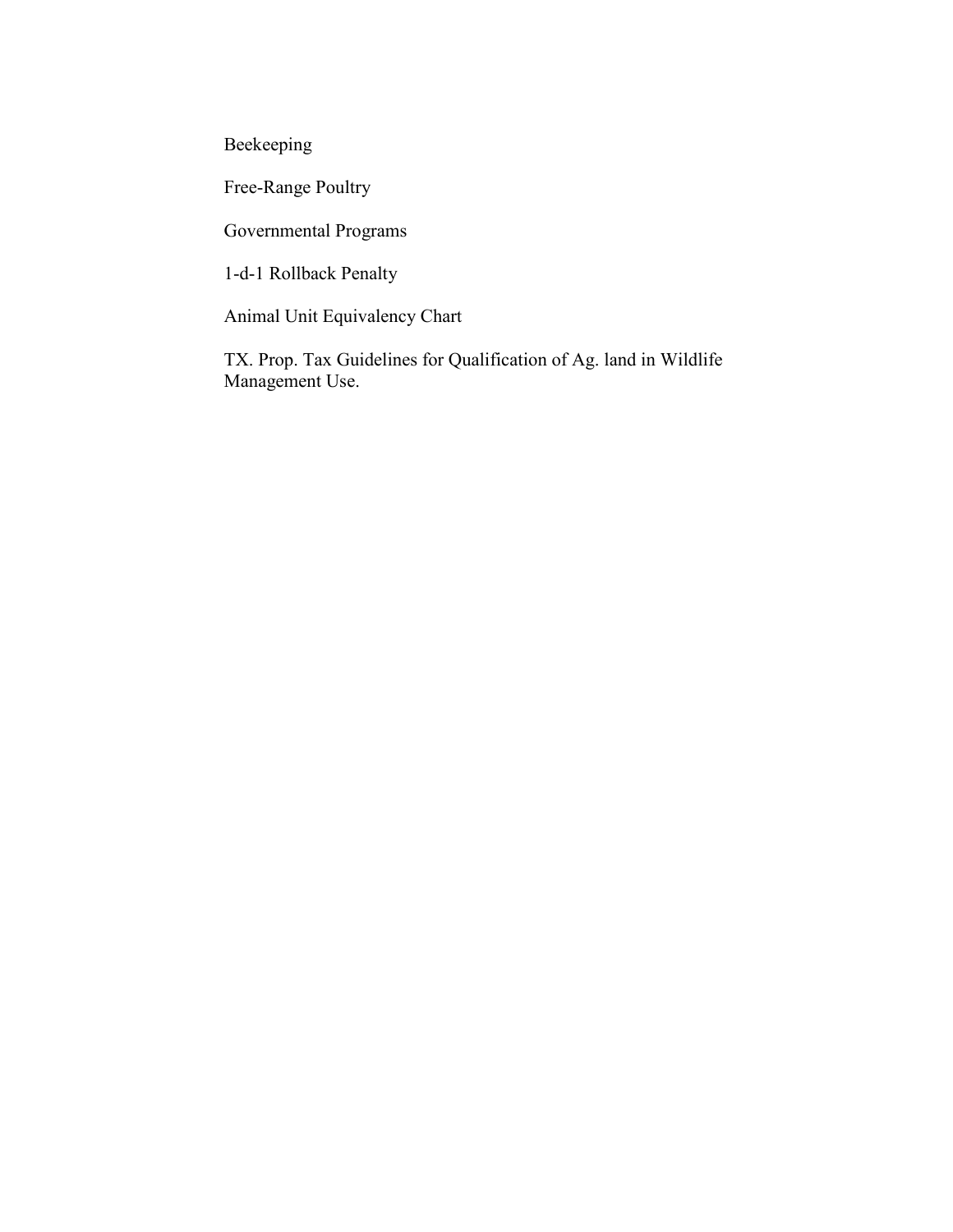#### **Introduction**

In 1966 voters approved the first agricultural appraisal law for Ad Valorem taxes in the State of Texas. This first law known as 1-d intended to protect the family farm from being taxed out of existence as Texas became more urbanized and market prices of agricultural land skyrocketed. Section 1-d is very restricted, as it applies only to land owned by families or individuals. Under 1-d, agriculture must also be the owner's primary occupation and primary source of income. As Texas became more urbanized and the number of agricultural producers began to drop, a new section was added the law by voters in 1978. The constitution was amended to allow a second, more liberal agricultural appraisal law known as 1-d-1. Section 1-d-1 substantially expanded eligibility for productivity appraisal by individual as well as corporations. Income and occupation are not applicable considerations under 1-d-1. In 1996 Wildlife Management was added as a subsection of 1-d-1 to include the management of native, indigenous species as a qualification and implementation. Due to the different types of agricultural operation only the most common for the area will be covered in this guideline. Unique or "fad" agricultural operations will be considered on a case-by-case basis.

### **Application**

A property owner must file an application for 1-d-1 Productivity Use between January 1 and the April 30 of the tax year. Property owners may obtain an application from the Appraisal District Office. If you require more time, you may file a written request with the chief appraiser for up to 60 days, if you have a good reason for needing extra time. If you miss the April 30 deadline you may file an application for late Ag. before the appraisal review board approves the appraisal records, which is usually about July 20. In this case, the property owner will be charged a late penalty of 10% of the tax savings he obtained by getting agricultural appraisal for his land.

#### **Qualification of Land**

Agricultural appraisal applies to the land and not to any property connected to the land. Improvements such as houses, barns, sheds, silos and other farm outbuildings must be appraised separately at market value. Fences are treated as appurtenances and are not appraised separately. Minerals such as oil, gas or any hard mineral such as coal must be appraised separately and at market value. Products of the agricultural operation such as hogs, goats, sheep, grain, hay, cattle, exotic animals, etc., in the hands of the producer, are generally exempt form taxation because of other provisions of Texas law. Farm and ranch equipment designed and used primarily for agriculture, known as implements of husbandry, such as tractors, plows, post hole augers, irrigation sprinkler systems, etc. are also exempt. Some man-made alteration of, or addition to, agricultural lands are valued as a part of the land. These appurtenances to the land such as canals, water wells, roads, stock tanks, and other similar improvements to the land are included in the value of the land and are not separately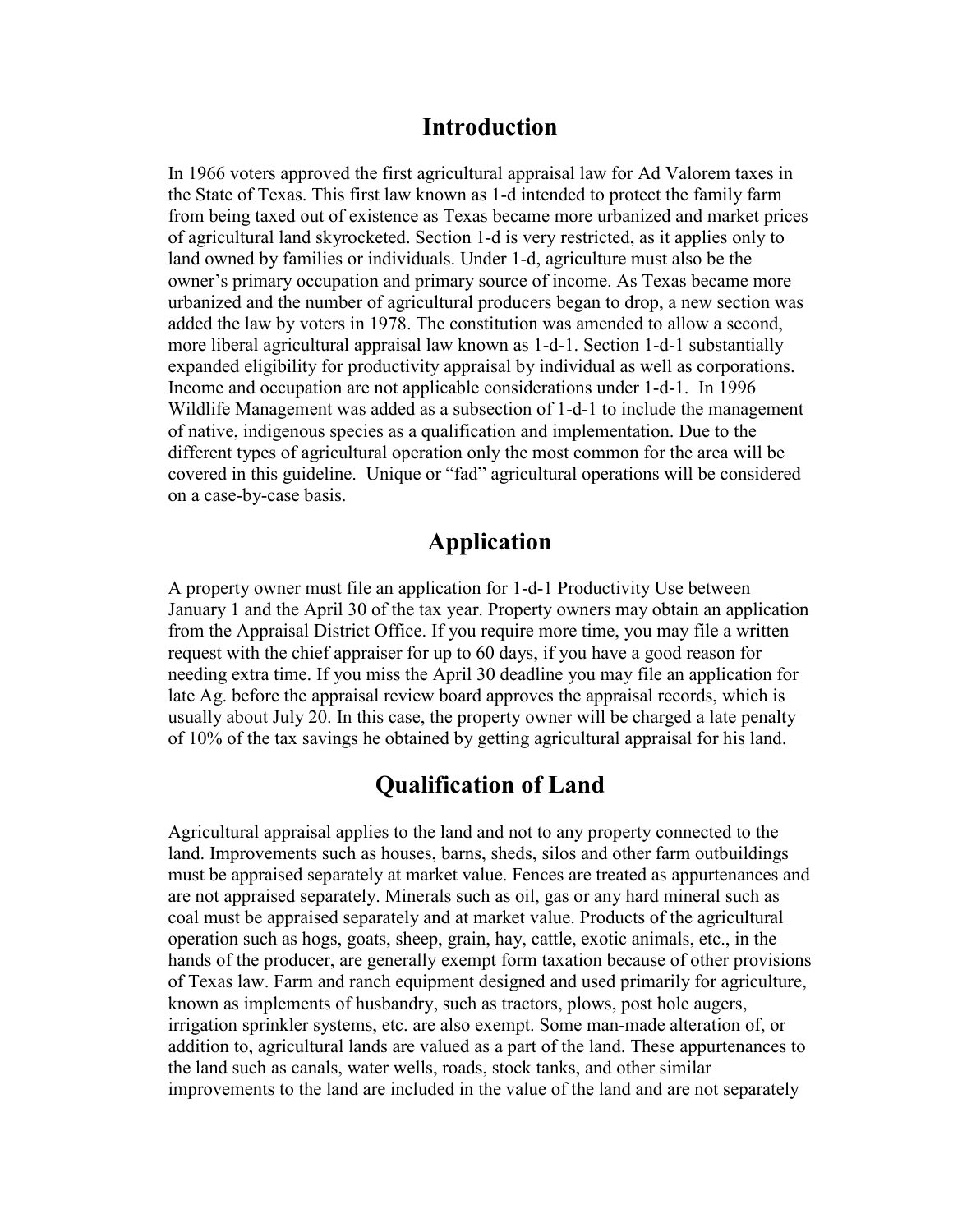appraised. A grazing operation may include leased land that is not owned by the operator. A landowner may receive 1-d-1 Productivity Use Value on their land if it is leased for grazing or if it is used as a part of a larger operation. The proximity of the two tracts should be in line with what is typical for a producer that uses leased land in his operation. The land should have fencing adequate for the type of animal being grazed on the land. There should be adequate working facilities such as pens, corrals, chutes and barns on the property or available to the property. Some operators use portable working facilities and mention should be made of this in the application.

#### **Tests**

In Addition to having qualified land in order to receive a 1-d-1 Productivity Use Value, the agricultural operation must pass four separate tests. These tests are the herd size test, the current use test, the intensity of use test, and the time period test. These tests are explained below.

#### **Herd Size Test**

It has been determined that all operations pertaining to the grazing of land including the cow/calf operation, the commercial goat breeder, and horse breeding operations, and others in the Bee County Appraisal District will have a herd size of at least three animal units with a minimum number of acres not to be less than 10 acres, for most operations. All small acreage tracts will have to maintain a minimum herd size of three animal units until the acreage reaches 45 acres, then the typical stocking rate chart located in the back of this outline, would apply.

#### **Current Use Test**

The land must be in agricultural use as of January 1 of the tax year or planned to be used for agricultural purposes very soon in one or more of the agricultural operations described in this guideline. This use must follow what is typical for the area for the type of agricultural operation taking place on the property. This use must be the land's **primary** use and not a secondary use.

## **Intensity of use Test**

The land must be used to the degree of intensity that is typical for that type of operation in the area. If the land is not used as other land is typically used then this type of agricultural use is said to be "**Token**" agricultural use. For instance, if a field is plowed and planted once every three years and the other farmers in the area typically plow and plant some type of crop every year, then this use is token use. This land would not qualify under the intensity of use qualifier.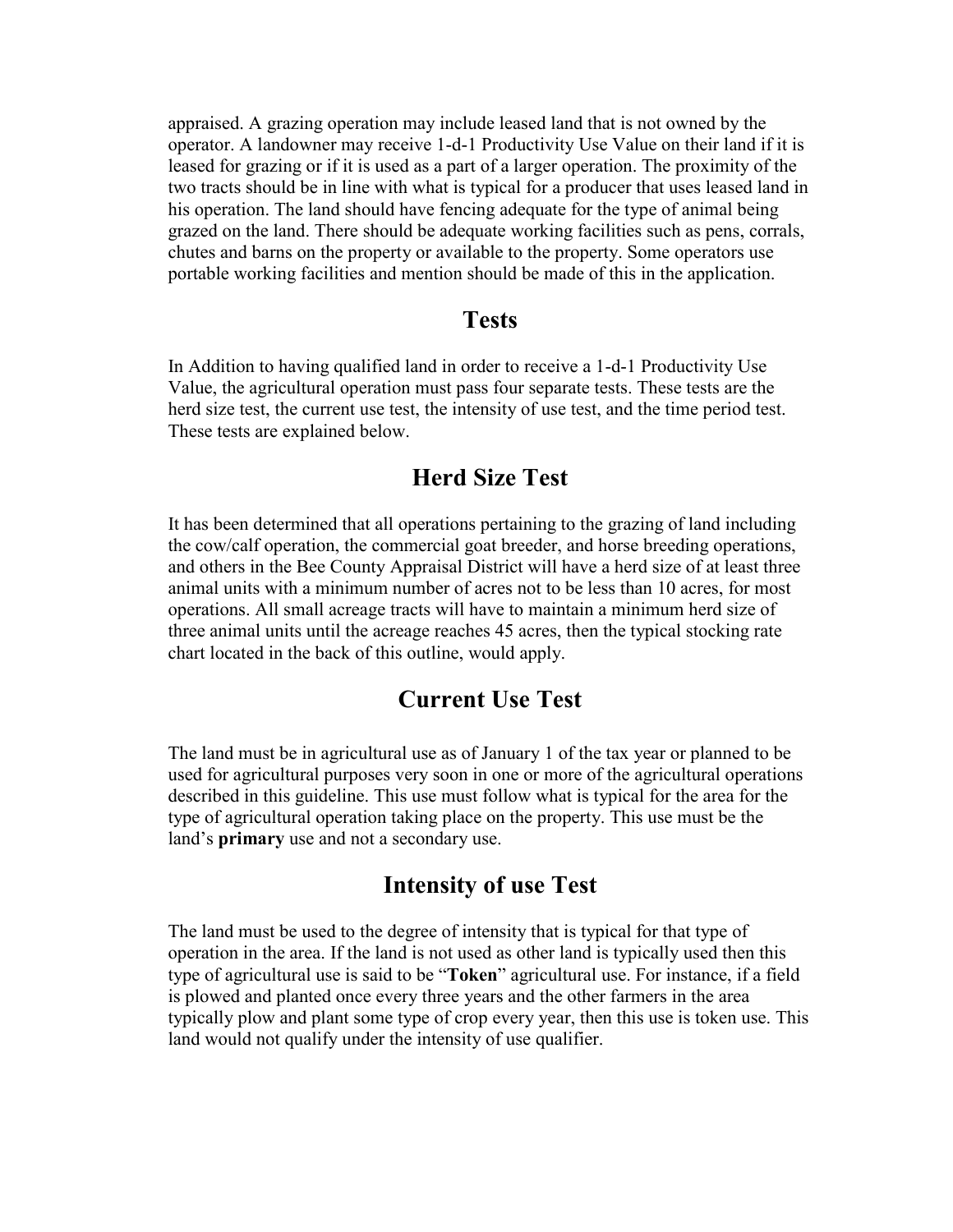#### **Time Period Test**

The land that is applying for the Agricultural Valuation must pass a time period test. It must have been in Ag use for 5 of the past 7 years. This allows the producer to rest the land for 2 years or it gives the landowner time to change tenants and rebuild fence. During times of severe drought, it may become typical for producers to not plant for 1 to 2 years. Ranchers may drastically reduce their herd, falling below normal stocking rates, or may even rest a pasture for a year.

Simply abandoning a tract of land for several years will make it ineligible for Ag use until it has met the time period test again. As it is now written, there is only a twoyear period that a property can go without use before it loses its eligibility.

## **Types of Agricultural Operations**

There are several types of typical agricultural operations in Bee County. Some of these operations include one or more types of operations. Agricultural operations include grazing operations, farming operations, which includes tilling the soil, orchard operations, livestock breeding operations, stocker/feeder operations, exotic animal operations and wildlife management. Each of these operations follows the same criteria for eligibility for 1-d-1 Productivity Use except for wildlife management. Wildlife management eligibility requirements will be covered under that section of this guideline. Many operations in the Bee County Appraisal District have a combination of two or more of the listed operations. There may be variations of the types of agricultural operations listed or there may be "fad" agricultural operations added when that type of "fad" operation becomes a typical agricultural operation for Bee County.

#### **Cow and Calf Grazing Operations**

This type of operation is the most commonly found agricultural operation in the Bee County Appraisal District. The operators of cow and calf grazing operations are in the business of raising beef for sale to either processors or other operators as breeding stock. These include purebred operations as well as the commercial breeder who sells calves to local livestock markets. The typical requirement in the Bee County Appraisal District is at least 3 animal units that may include bulls of breeding age and cows that are bred annually. Some small operators may lease or borrow a bull to impregnate their cows rather than keeping a bull year-round. One cow and calf pair, or a mature breeding age cow is considered to be equivalent to one animal unit. (Please refer to the Animal Unit Equivalency Chart at the back of this report for a complete list of animals.) The minimum number of acres to be considered for this type of operation will be 10 acres. To qualify and remain qualified for the special valuation, the land must have at least 3 animal units year-round or an equivalent intensity if used in rotational grazing. As the number of acres increase, the stocking rate chart found in the back of this outline will be used to determine what is the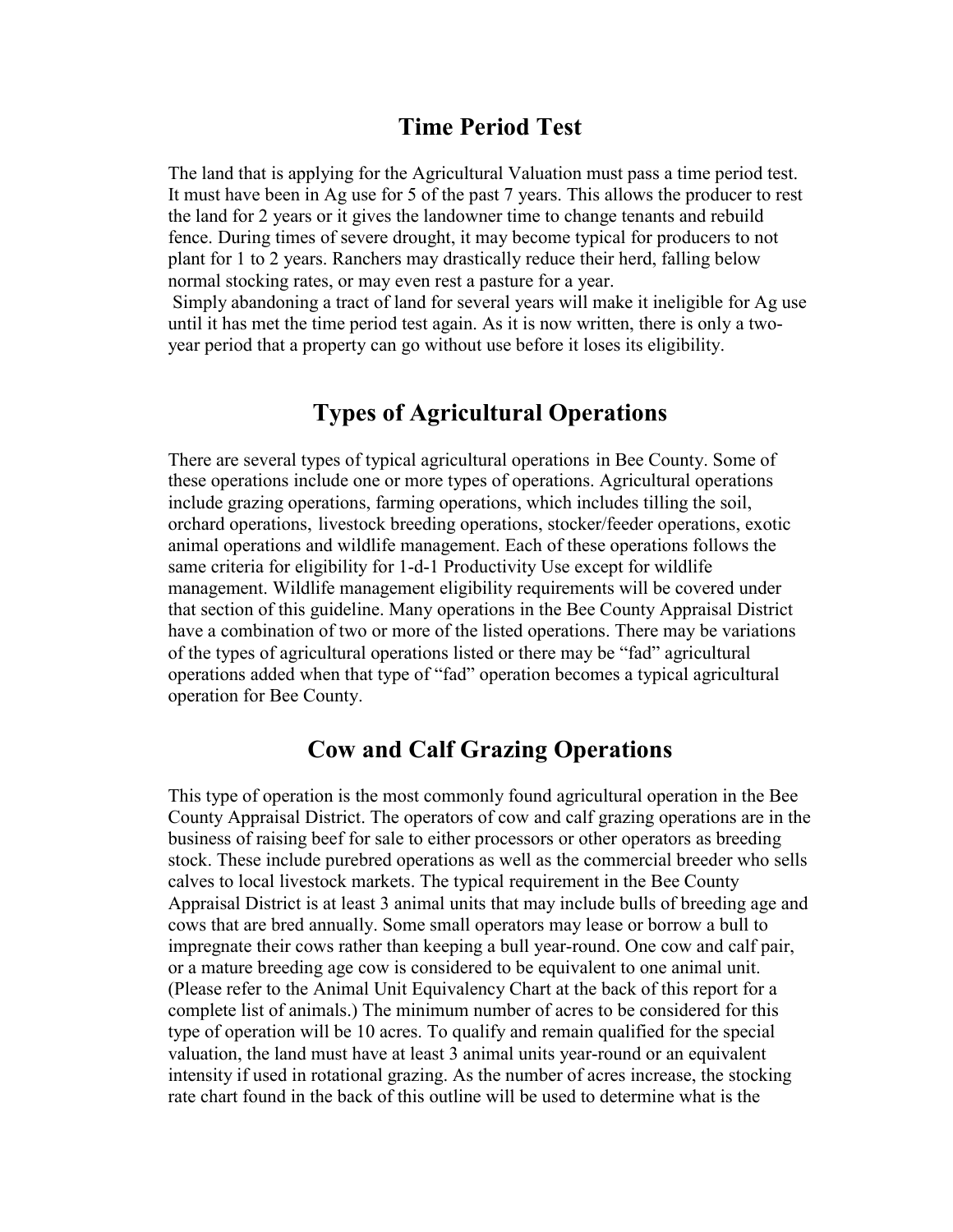typical for this type of land and animal.

#### **Sheep Operations**

Sheep operations may be purebred or commercial in nature. A commercial operation would not require any particular breed and may be in the business of meat production. Purebred operations are normally in the business of producing animals to sell to other producers as breeding stock. Sheep operations is South Texas are not typically concerned with wool production and therefore wool is considered a secondary product in this area. A typical flock in Bee County will consist of at least 14 head of ewes and at least one ram. One animal unit of sheep is equal to five head of ewes or rams. The minimum number of acres to be considered for this type of operation will be 10 acres.

#### **Goat Operations**

This operation is in the business of producing primarily only one product being meat. The Nubian and other similar breeds are milk producers but milk production is not typical for this area. Most other breeds are involved in the production of meat called cabrito, which is the meat from a young kid goat. The major breed of goat in this area is referred to as the Spanish Goat. The Boer Goat breed from South Africa has been introduced as a meat producer. This breed has been crossbred with many of the Spanish as well as the Nubian goat herds in the area to increase the size of the animals. There are some producers that breed the pure Boer Goats and pure Spanish Goats for sale to other producers for breeding. A typical herd of goats consists of at least 17 breeding age animals with at least one Billy goat. One animal unit is equal to six head of goats. The minimum number of acres to be considered for this type of operation will be 10 acres.

#### **Horse Operations**

This type of operation is limited to breeding operations. A breeding operation involves having brood mares and either a stud on location or using artificial insemination for breeding the mares. This type of operation may involve intensive training of colts or fillies. The operation may involve any number of breeds and is not limited to only Thoroughbred or Quarter Horse breeds. Typical pastures are of improved grasses such as coastal Bermuda grass. A mature horse of breeding age is equivalent to 1.25 animal units. At least 3 head of breeding age mares are required to be considered a typical horse breeding operation in the Bee County Appraisal District. Supplemental feeding is a given fact of a breeding horse operation. Breeding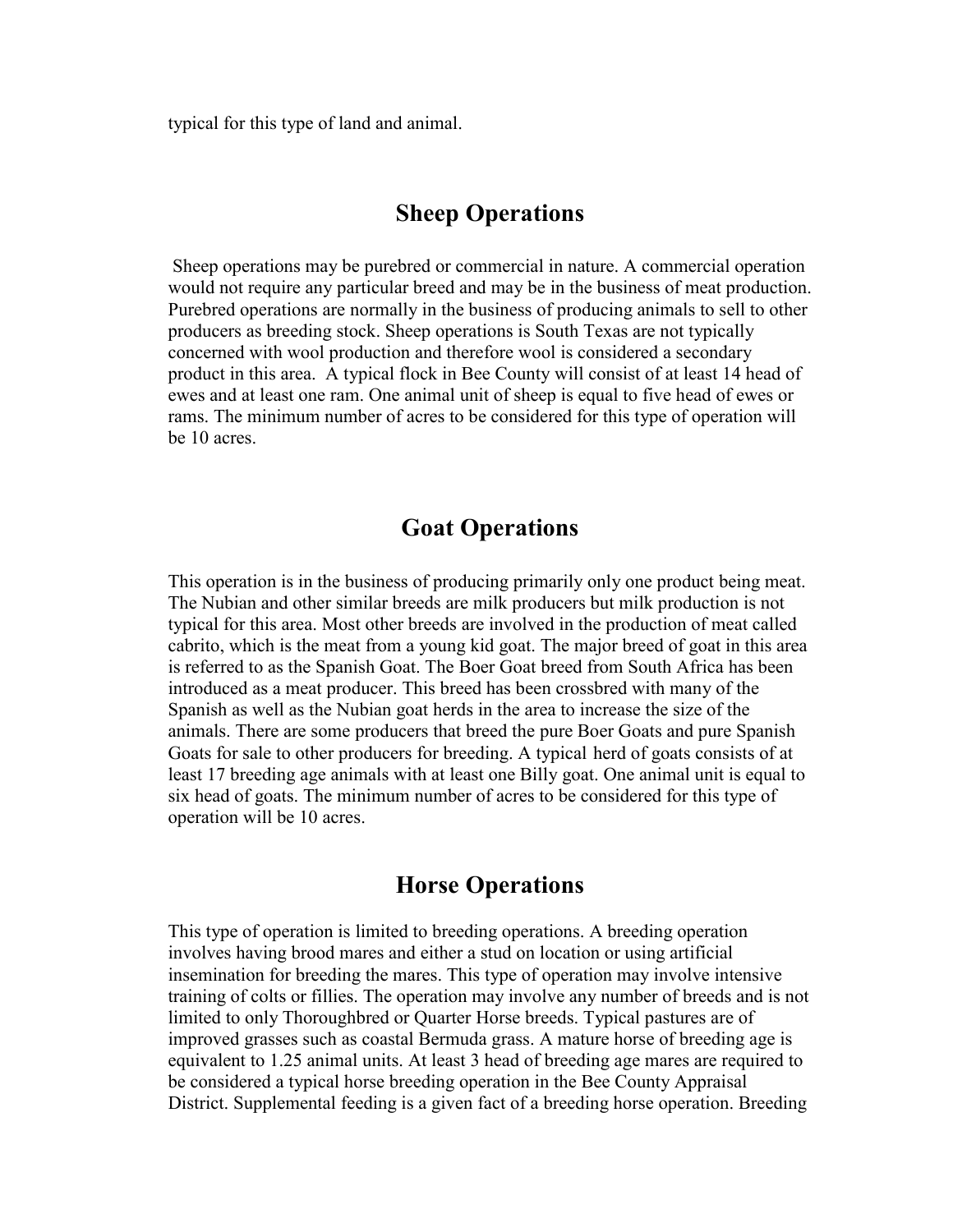associations have suggested that a minimum amount of acreage for a typical breeder is in the 15 to 20-acre range in order to support a breeding operation. Donkeys, Mules and Burros are also included under horse operations and the same guidelines pertain to these animals. Miniature or dwarf horses also fall under these guidelines but do not follow the same animal unit basis as a regular horse or donkey. See the Animal Unit Equivalency Chart at the back of this report.

#### **Stocker/Feeder Operations**

Stocker Feeder operations are different from the breeding operations discussed earlier. In some stocker operations, lightweight animals are brought into a wheat or oat field and left a designated number of days. Other operations may utilize native pasture with supplemental protein feeds. The objective is for the animals to grow and gain as much weight as possible before they go into a feedlot.

Feeder operations consist as a set of pens and feed and storage and processing facilities where animals are held while they are fed and prepared for slaughter. Since both of these types of operations require larger numbers of animals to be practical it is required that a minimum of 10 head be used in the test for this type of operation with a minimum number of acres to be 10.

#### **Exotic Animal Operations**

This type of operation involves the raising of Exotic deer, antelope, Emu, ostriches, and any other breed of animal that is not native to Texas. Some exotic animal operations supply meat for consumption or leather or plumage for clothing or industrial use. Some by products of exotic animals are used in cosmetics or for medical purposes. Some exotic animal operations supply animals for breeding purposed. Most prevalent of the exotic animal operations in the Bee County Appraisal District are hunting operations. This type of operation, depending on the type of animals usually requires a seven to eight-foot fenced perimeter. An animal unit for this type of operation depends on the size of animal being raised. Many of the exotic deer species will follow the same per unit size as our native Whitetail deer. A chart with many of the exotic animals typically found in the Bee County Appraisal District is found on the following pages. Although no set minimum acreage is suggested, each Exotic Animal Operations must be judged on a case by case basis to determine its feasibility as an enterprise.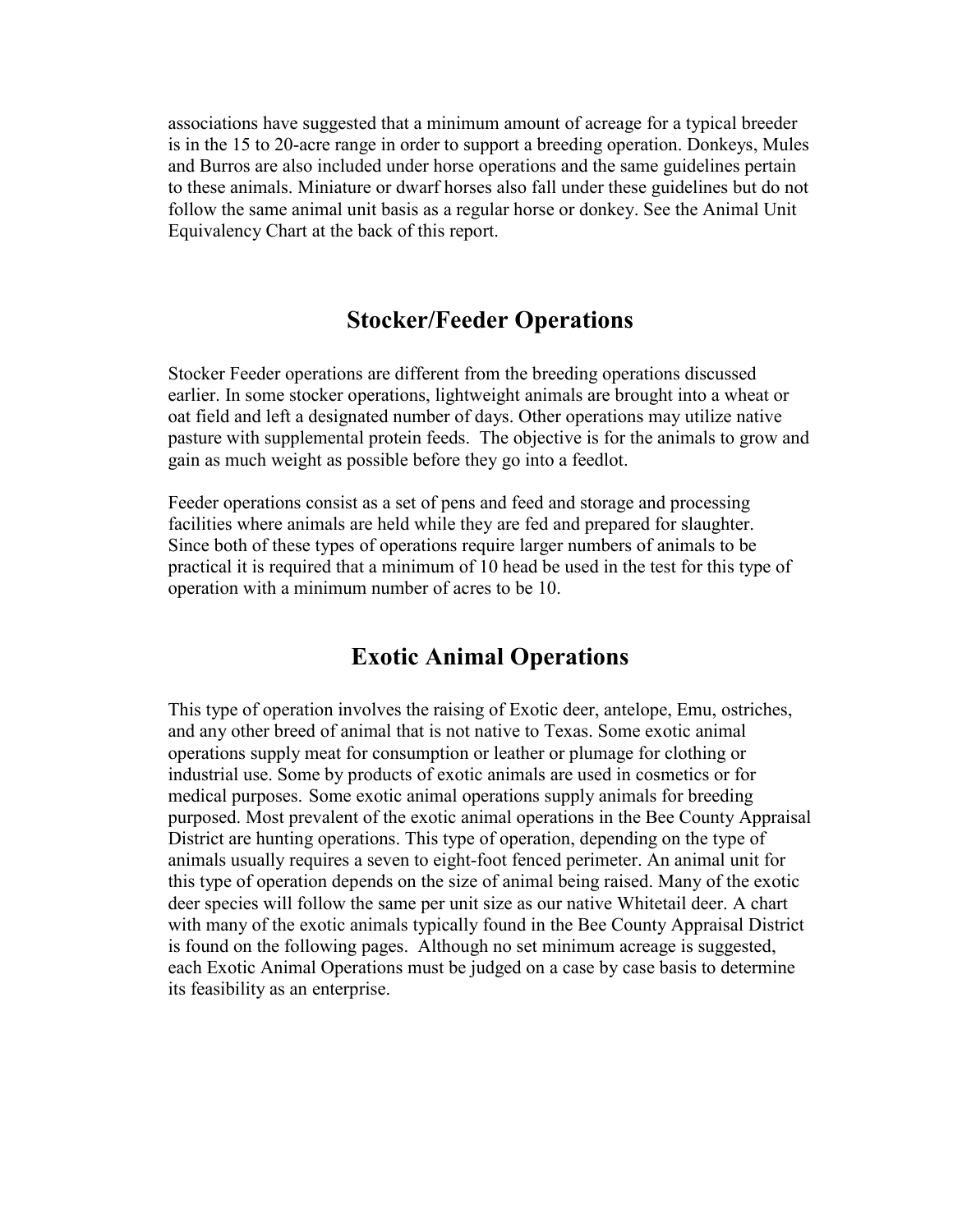## **Wildlife Management Operations**

Wildlife Management is the latest major change to occur in 1-d-1 Productivity value in recent history. In 1991 the first wildlife management law was passed which allowed productivity appraisal for land used to manage indigenous wildlife. Implementation of this law was limited because of unanswered questions which may have jeopardized the land owners 1-d-1 productivity valuation in some instances. In 1995, Texas voters approved Proposition 11, which amended the original Wildlife Management law and allowed landowners to implement the law with out fear of penalty. The Comptroller of Public Accounts has published a brochure called Guidelines for Qualification of Agricultural Land in Wildlife Management Use. The Comptroller's publication is to be followed for qualification of wildlife management land in the Bee County Appraisal District.

The Bee County Appraisal District Board of Directors, pursuant to the Texas Comptroller of Public Accounts Rule Section 9.4003, establishes the following minimum Wildlife Use Percentages that shall apply to each tract of land for which a Wildlife Use Qualification is applied for:

- a) Minimum Wildlife Use Percentage on a single tract shall be 94% (16.67 acres minimum).
- b) Minimum Wildlife Use Percentage for properties participating in a Wildlife Management Property Association, as defined in Rule Section 9.4003(b)(6), shall be 91% (11.11 acres minimum).
- c) Minimum Wildlife Use Percentage for properties in an area designated by the Texas Parks & Wildlife Department as habitat for an endangered, threatened, or candidate species as determined by the same department, shall be 91% (11.11 acres minimum).
- d) All Wildlife Management Use Plans shall include information certifying that the Wildlife Management Plan will be effective in supporting a sustained breeding population, migrating population, or wintering population of the targeted species on the tract for which the application is made.
- e) If application is made on a tract that does not meet the minimum acreage requirements, Wildlife Management Use can be considered if:
	- (1) Sufficient management inputs are included in the Wildlife Management Plan, implemented on the tract, and maintained over time to support and propagate a sustained breeding population, a migrating population, or a wintering population of indigenous wildlife, as defined in Rule Section 9.4003(b), to overcome any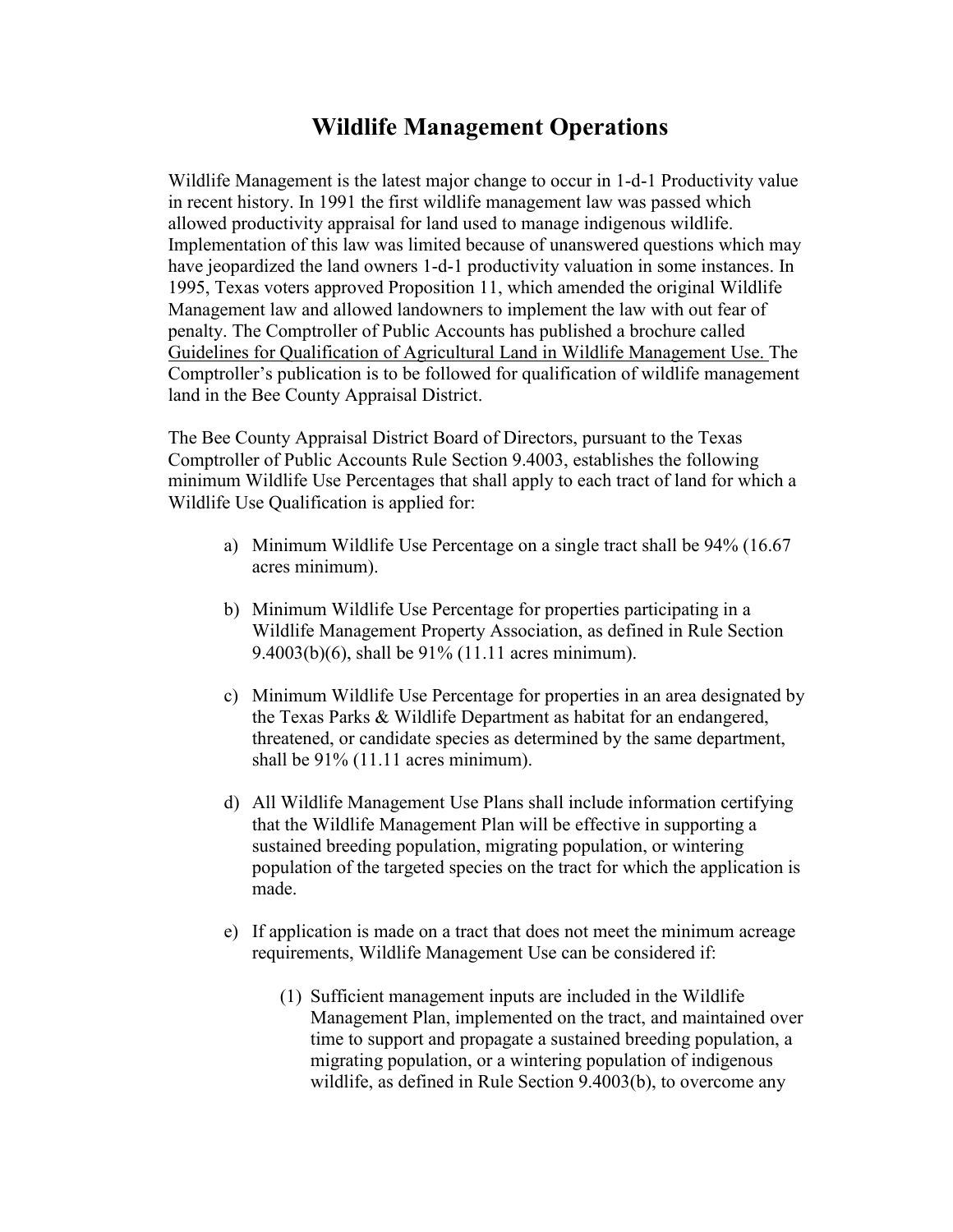deficiencies of natural resources caused by the lack of sufficient acreage in the subject tract, and

(2) Certification of the efficacy of these additional inputs to meet the specific goals of the Wildlife Management Plan by a qualified, recognized Wildlife Biologist, in writing, and included as an addendum to the Wildlife Management Plan.

#### **Cropland Operations**

Cropland operations can be classed as small grain crops, cotton, sorghum hay, improved pasture hay, and row crop. The most common type of cropland operation in Bee County is milo, corn and cotton. These types of operations usually grow milo and corn solely for the grain that they produce, and cotton is raised for the fibers that it produces. The minimum number of acres to be considered for this type of operation will be 10 acres.

#### **Improved Pasture**

Improved pasture is usually planted with some type of permanent grass such as Coastal Bermuda or Klein Grass. This type of land is usually baled in the spring and early summer if the rainfall is adequate. The only other use of this type of land would be for cow/calf and stocker operations. All applicants should be prepared to show proof of management practices such as fertilization, weed control and proof of bailing. The minimum number of acres to be considered for this type of operation will be 10 acres.

#### **Orchards**

These operations are in the business of cultivating and growing trees that produce crops of nuts or fruits, which are sold commercially. A regular schedule of pruning and spraying and cultivation, as well as keeping the ground under the trees closely mowed and brush control in the orchard, is a requirement for this type of operation. This operation can yield an abundant harvest off a small acreage. These types of operations are very seldom found in Bee County and management practices should be looked at very carefully to make sure that it is not just a hobby or a secondary operation.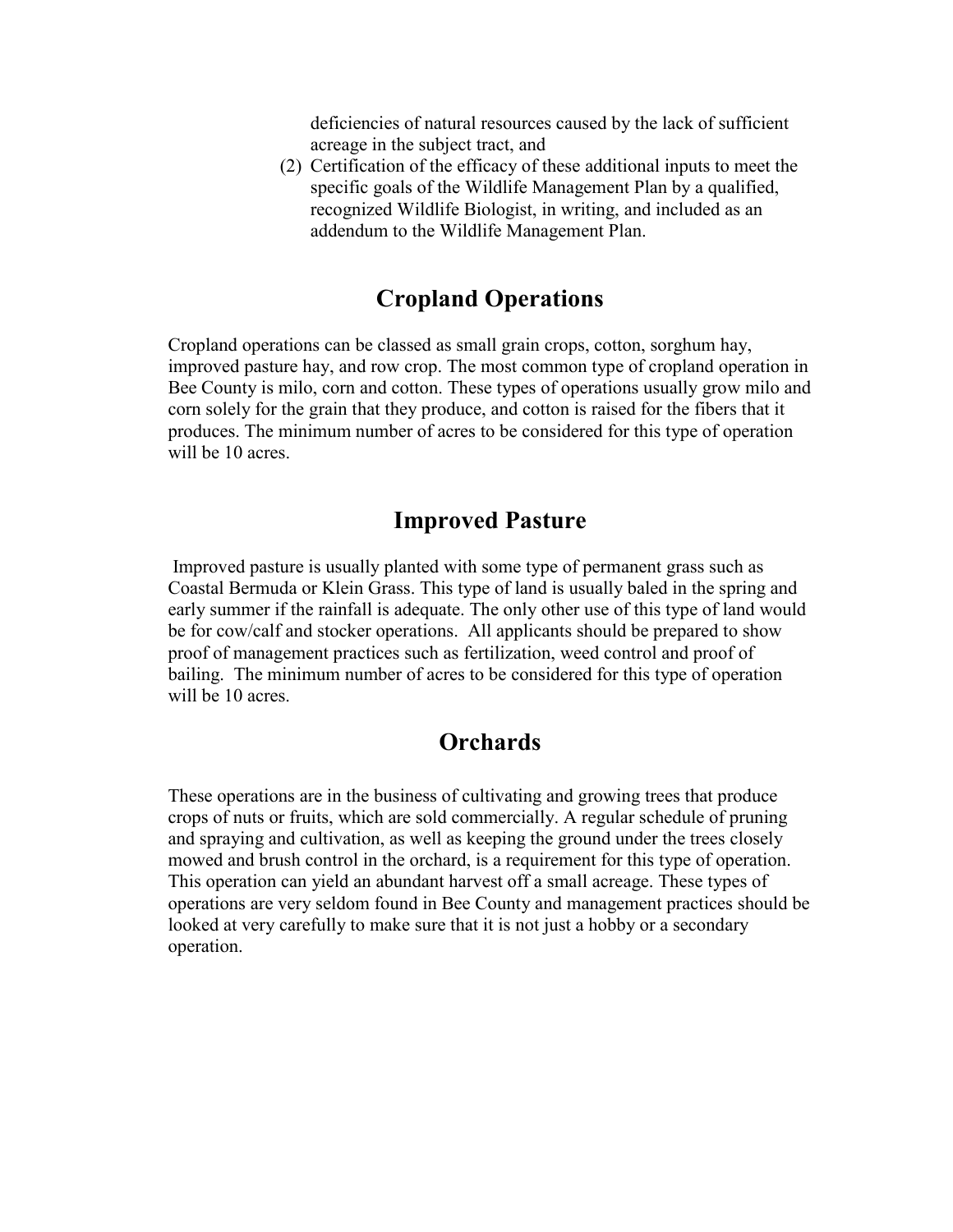## **Truck Farming Operations**

This type of operation is in the business of cultivating the soil for planting vegetables. This type of operation depends on a good source of water for irrigation purposes and without it can be very limited in what could be grown. Examples of crops grown in truck farming operations include tomatoes, squash, potatoes, peppers, carrots and many other varieties of vegetables. Typically, these types of operations should be able to show records of planting and harvesting along with records of management practices used. The minimum number of acres considered for this type of operation is 1 acre. Proof of management practices and sales receipts may be asked for.

## **Beekeeping Operations**

The Texas Property Tax Code, as amended for 2013, includes beekeeping as an agricultural use. "The term also includes the use of land to raise or keep bees for pollination or for the production of human food or other tangible products having a commercial value, provided that the land used is not less than 5 or more than 20 acres."  $\{$   $\S 23.51 (2)\}$  Each enterprise shall have a minimum of three (3) complete colonies, increasing at a rate of one (1) colony per each additional two (2) acres, for a maximum of ten (10) colonies on twenty (20) acres. In addition, each operation must maintain each hive and its colony, and must be registered with the Texas Apiary Inspection Service. Registration in previous years can be used to show use for the history requirement.

## **Free-Range Poultry**

To meet the minimum requirements for intensity, a free-range poultry operation should occupy a minimum of 2 acres given the preferred stocking rate of 50 head per acre, giving a total of 100 total animals.

## **Governmental Programs**

Land currently under a governmental program which requires the land to remain fallow should still qualify for 1-d-1 only if all the requirements of the governmental programs are being met, such as brush and weed control, or limited grazing. Proof of enrollment showing beginning and ending dates, and program requirements will be requested for attachment to the application.

## **1-d-1 rollback tax Penalty**

Landowners need to be aware that if the use of land having 1-d-1 Productivity Value is changed to a non-agricultural use then a rollback tax may be imposed. The rollback tax is a penalty for taking the land out of agricultural production. Land that incurs a rollback tax will be back-taxed for up to three years, if it had productivity value for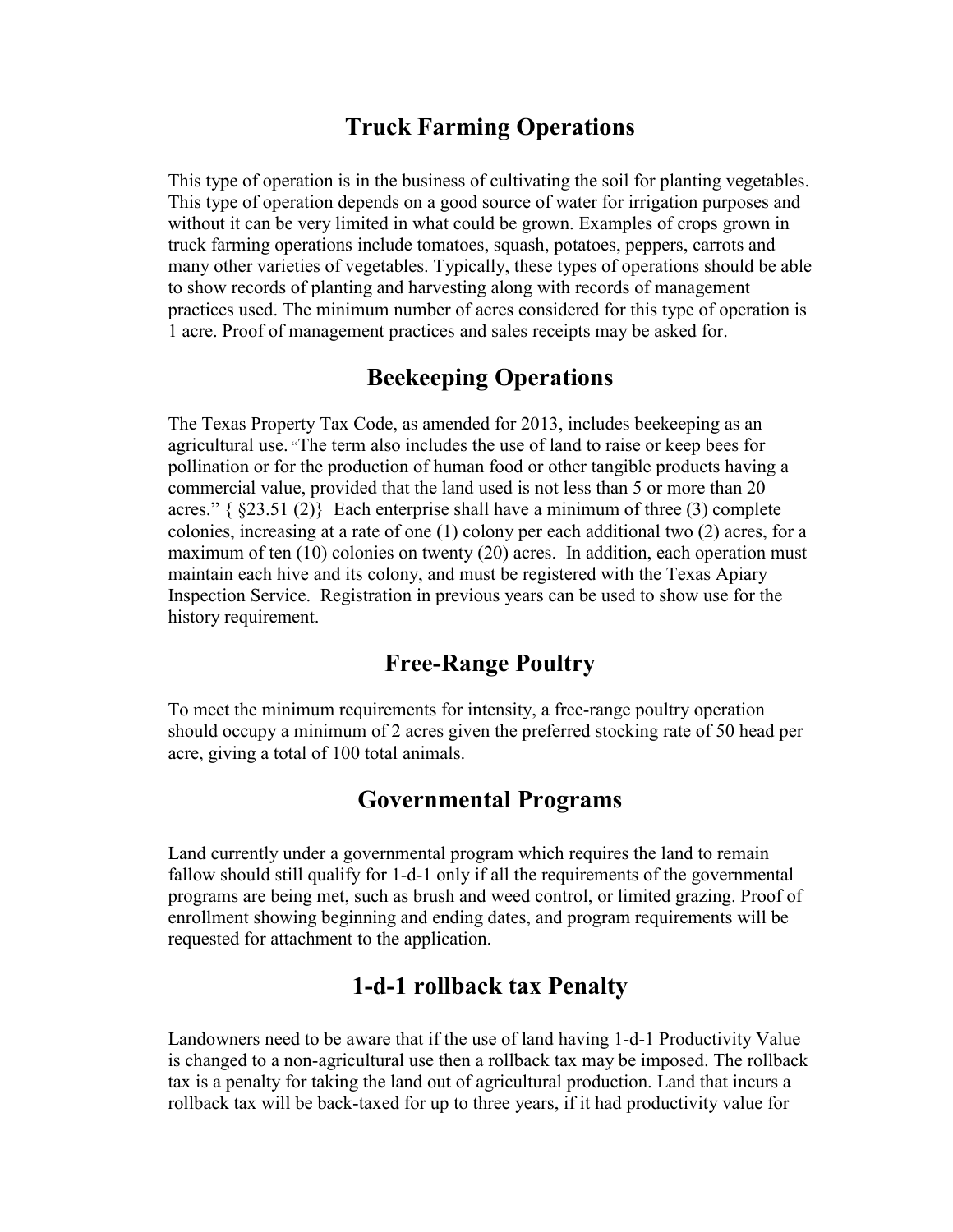the full three years. When a rollback tax is initiated, the land is taxed on the difference between it's productivity value and what it would have been taxed at it's market value. For example, the rollback tax on one acre of land for one year would be calculated as follows:

1 acre Mkt. Value @ \$1,000 - (minus) 1 acre Ag. Value @\$100 Value Difference of \$900 Divide by 100 X \$2.00 (tax rate) Rollback Tax =  $$18.00 \text{ X } 3 \text{ years} = $54.00 \text{ per acre}$ 

This example is a very simple and generic example of how to calculate the rollback. If the values and taxes were different each year of the rollback the calculation would be much more complicated than the example given.

#### **Animal Unit Equivalency Chart**

| <u>Animal Type</u>                 | <b>Animal Unit</b> |
|------------------------------------|--------------------|
| Mature dry cow or cow & calf       | 1.00 Animal units  |
| Mature Bull                        | 1.25 Animal units  |
| Weaned Calf to one Year            | .60 Animal units   |
| Steer one year old                 | .70 Animal Units   |
| Steer two year old                 | .90 Animal Units   |
| Horse                              | 1.25 Animal Units  |
| Miniature Horse                    | .50 Animal Units   |
| Donkey or mule                     | 1.25 Animal Units  |
| <b>Burro</b>                       | .75 Animal Units   |
| 5 Ewes With or Without Lambs       | 1.00 Animal Units  |
| 4 Rams or Buck Sheep               | 1.00 Animal Units  |
| 8 Lambs Weaned to 1-Year           | 1.00 Animal Units  |
| 6 Nanny Goats or Does with Kids    | 1.00 Animal Units  |
| 5 Billy or Buck Goats              | 1.00 Animal Units  |
| 10 Kid Goats Weaned to 1-Year      | 1.00 Animal Units  |
| <b>6 Mature Mutton Goats</b>       | 1.00 Animal Units  |
| 5 Axis, Aoudad, Fallow, or Mouflon | 1.00 Animal Units  |
| 9 Blackbuck Antelope               | 1.00 Animal Units  |
| 7 Sika Deer                        | 1.00 Animal Units  |
| 2.5 Red Deer                       | 1.00 Animal Units  |
| 1 Eland                            | 1.00 Animal Units  |
| 3 emus                             | 1.00 Animal Units  |
| 2 Ostriches                        | 1.00 Animal Units  |
| 7 whitetail Deer                   | 1.00 Animal Units  |
| 30 Chickens, under 5 lbs.          | 1.00 Animal Units  |